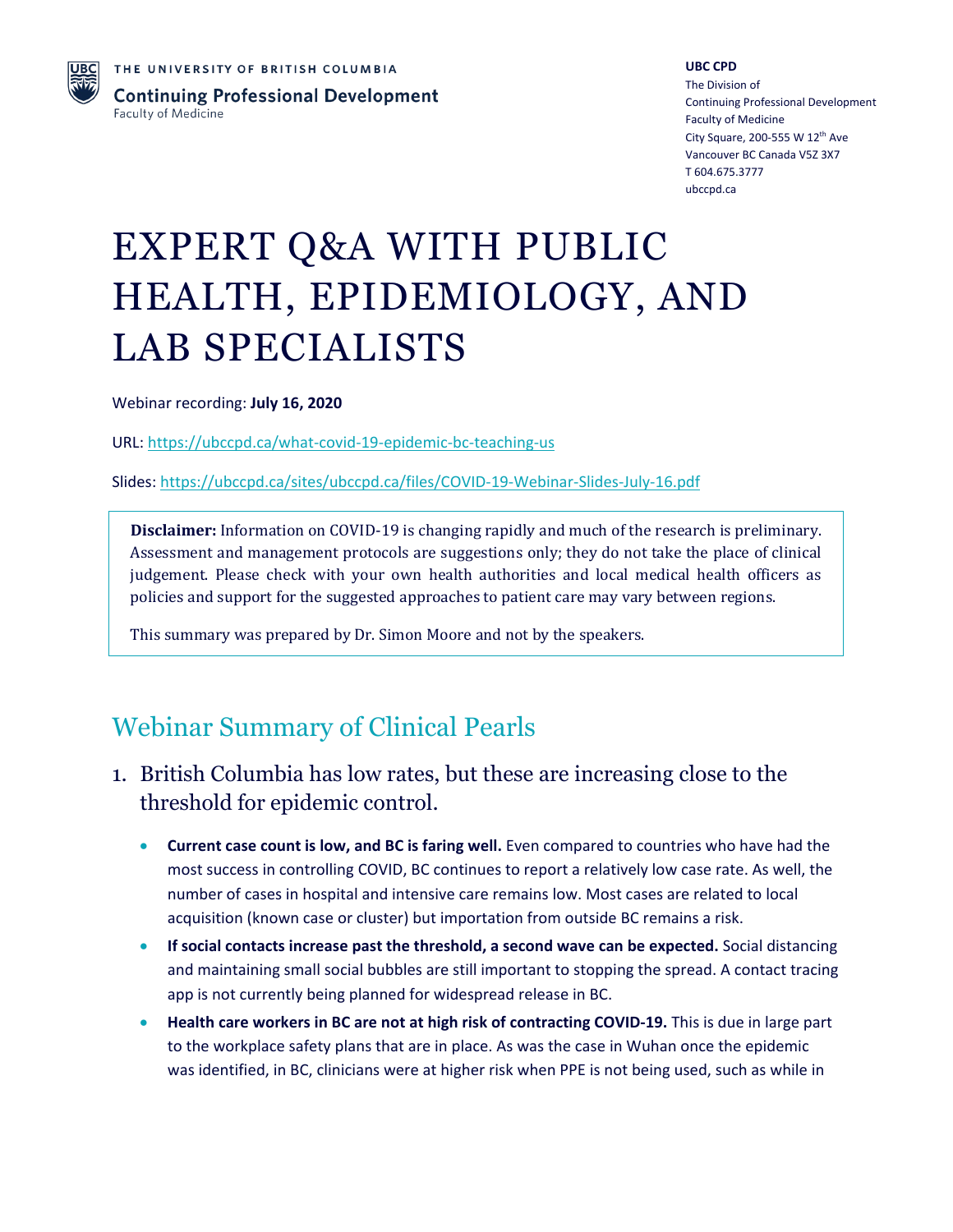the community. Current COVID-19 safety plans are now in place in public places and businesses to reduce this community risk.

- **Testing capacity is good in BC,** as suggested by most test turnaround happening within 24 hours.
- **Steps have been taken to help protect the most vulnerable.** Most COVID deaths in BC are from long term care facilities. As is the case in these facilities, detailed plans have been created to reduce transmission in vulnerable populations including homeless, remote, and First Nations communities.

#### 2. We now know things about the virus we did not know a few months ago

- **Most common transmission is through close & prolonged contact.** A small amount of contact in passing is unimportant compared to household contact or sharing a meal with an infected person.
- **Children are less likely to be infected, less likely to transmit, and have less severe illness.** BC Children's Hospital has had only 1 or 2 admissions for COVID-19 so far. As a result, schools are expected to reopen return 5 days per week this fall in BC.
- **Long-term sequelae of COVID-19, including potential for reinfection, are being studied in Vancouver.** Several hundred patients are being followed up however long-term data is not yet available. Despite recovering, some patients can continue to shed virus for many months as nasopharyngeal cells can take months to turn over. The possibility of reinfection continues to be studied in BC and beyond, and systems are in place in BC to identify patients who test positive a second time; so far, however, so far it has not been confirmed in any cases.

### 3. Serological testing is now underway at several BC laboratories, but is not available for routine clinical use

- **Main use of serologic testing is for epidemiology and population-based studies.** Sensitivity is improved at > 14 days onset limiting its utility as a diagnostic test for acute infection. The seroprevalence of COVID-19 in the BC population is currently 0.5%, far too low for herd immunity. There is currently limited evidence on longevity of humoral response or protection from re-infection.
- **There is currently no evidence for routine clinical use of serologic testing.** Any testing is by consultation only. Serologic testing is not useful as a 'badge of immunity' to confirm that an individual can return to work, or to confirm that a patient's previous respiratory infection was due to COVID-19.
- **Home testing is less sensitive and unreliable.** Quality assurance is difficult due to wide variability in testing techniques and tests, and false-negative tests can occur commonly and can provide false reassurance to infected individuals.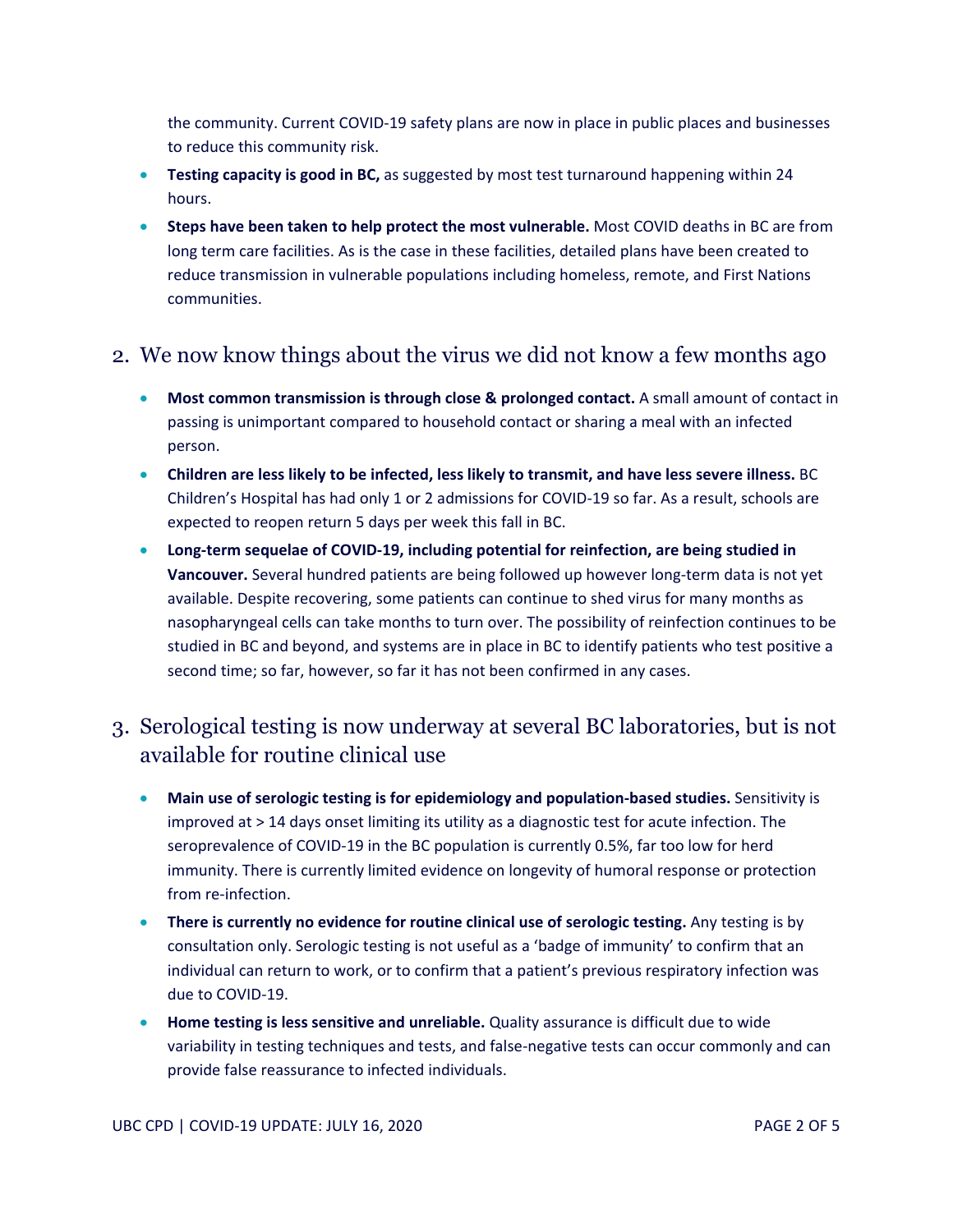### 4. Beyond simply expecting a "second wave," clinicians should remain up to date on the risk of COVID-19 in their community

- **Though peaks and troughs can be expected, COVID-19 is now an established human pathogen.** We are going to be living with this virus for a long time and a vaccine will not be coming anytime soon. Knowing the local epidemiology rates allows clinicians to know what the likelihood of COVID-19 as a diagnosis is in patients with compatible symptoms.
- **The upcoming influenza season will be complicated this year, but preparation is underway.** The surge of cold and flu season will make testing more challenging. In Australia there is less flu than usual, though it is still unclear if this will be the case in BC or if a surge of COVID-19 will occur in BC in the fall. Influenza vaccine has been ordered for the usual fall release timeline in large numbers and, as in previous years, will be recommended for everyone. Preparation has been made for sufficiently large COVID-19 testing capacity and personal protective equipment for the fall.

## 5. Though telehealth is likely to continue for the foreseeable future, clinicians can see patients in clinic if an effective COVID-19 safety plan is followed

- **All employers, including clinicians, are required to have a COVID-19 safety plan according to a current Public Health order.** These plans include multiple aspects such as pre-screening questions and diverting high-risk patients appropriately, hand hygiene, and physical barriers. Together, these interventions are much more effective at reducing risk than wearing personal protective equipment alone. Ventilation systems should be taken into account in these plans when aerosol-generating medical procedures are being done. Purchasing expensive air filtration equipment is not recommended for primary care clinics at this time.
- **PPE does not have to be worn for all patients seen in primary care.** PPE should be worn when droplet precautions are required, such as for patients with respiratory symptoms, who are being swabbed for COVID-19, and for patients being swabbed for other respiratory illnesses. If the measures listed above are in place, surgical masks are not required for clinicians to see patients who do not have respiratory symptoms. If a clinician feels a mask is necessary in a clinical setting, they should wear a medical mask. Clinicians may choose to wear non-medical (e.g. cloth) masks in the community at their own discretion.
- **Once an effective COVID-19 safety plan is implemented, it is currently considered safe for clinicians to see patients in person** for important visits and routine screening and preventive care, especially pap tests and vaccinations.

*Detailed and specific guidance regarding steps to limit transmission, what types of visits should be limited and how to provide in-person care during COVID-19 are available via the links in the Resource List below*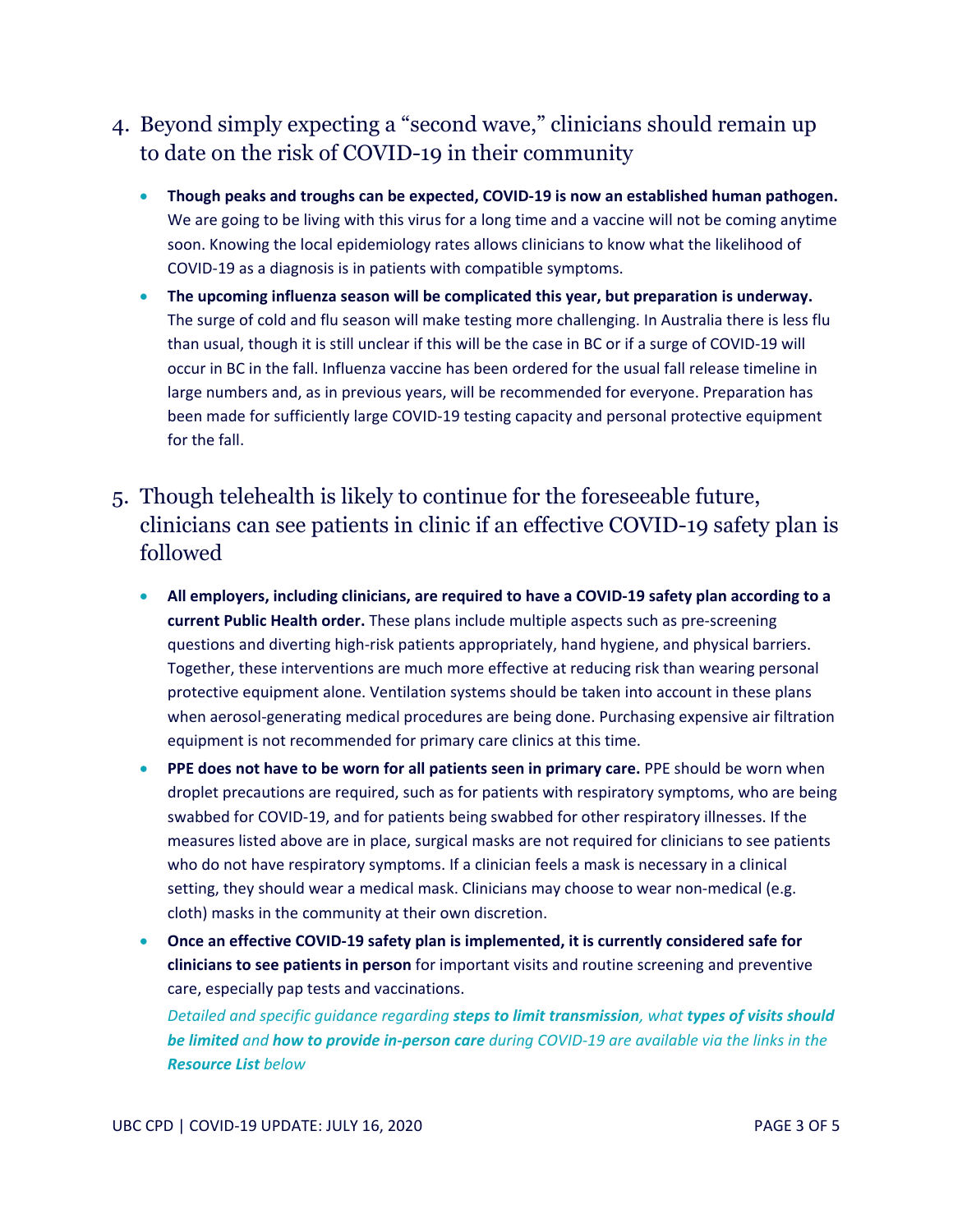• **Staying home when sick is one of the most important ways to control this pathogen.** This can be easier if clinicians have established backup coverage plans as part of their COVID-19 safety plan

#### 6. Testing of all symptomatic patients continues to be recommended.

- Testing is available in BC; testing of symptomatic patients and contact tracing are vital to preventing the spread of this disease.
- If the COVID-19 test is negative, then investigate to determine the cause of the patient's symptoms. Because COVID-19 rates are currently low in BC, other conditions should be considered as well.
- If a patient has a lower respiratory tract infection, a lower respiratory tract sample should be submitted for COVID-19. Later in the course of infection, the virus may no longer be present in the nasopharynx.
- Testing of asymptomatic patients is not recommended in BC. The ability to accurately identify asymptomatic patients in BC via PCR testing is very low because the prevalence is so low; the chance of false positives is much higher. As well, a negative test from an asymptomatic patient is not reliable. It also sends a confusing message to patients because the test could be negative early on in an infected patient who is about to begin shedding virus.

### 7. Vaccine trials are moving fast but it is still unclear when a vaccine will be available

• **Out of approximately 150 vaccine candidates, two are front runners.** The phase 2 trials for these two vaccines (a mRNA and an adenovirus vaccine) have shown that they are immunogenic most of the time and the antibodies are effective *in vitro*. Whether these are effective in humans, and for how long, remains to be seen. Phase 3 trials require recruitment of thousands of patients and will take longer. A potential risk seen with previous coronavirus vaccines is that they can worsen future illness and only time will tell if this is the case with these new vaccines.

### 8. Mandatory masking is currently not recommended in BC

• **When there is widespread community transmission, any marginal benefit that masking offers might help reduce transmission.** However, when the risk is low, such as in BC, there is less benefit. When close prolonged contact with strangers is possible, such as on transit or in salons, masks are currently recommended in BC as it is potentially another layer of protection (though the risks of wearing masks should also be considered).